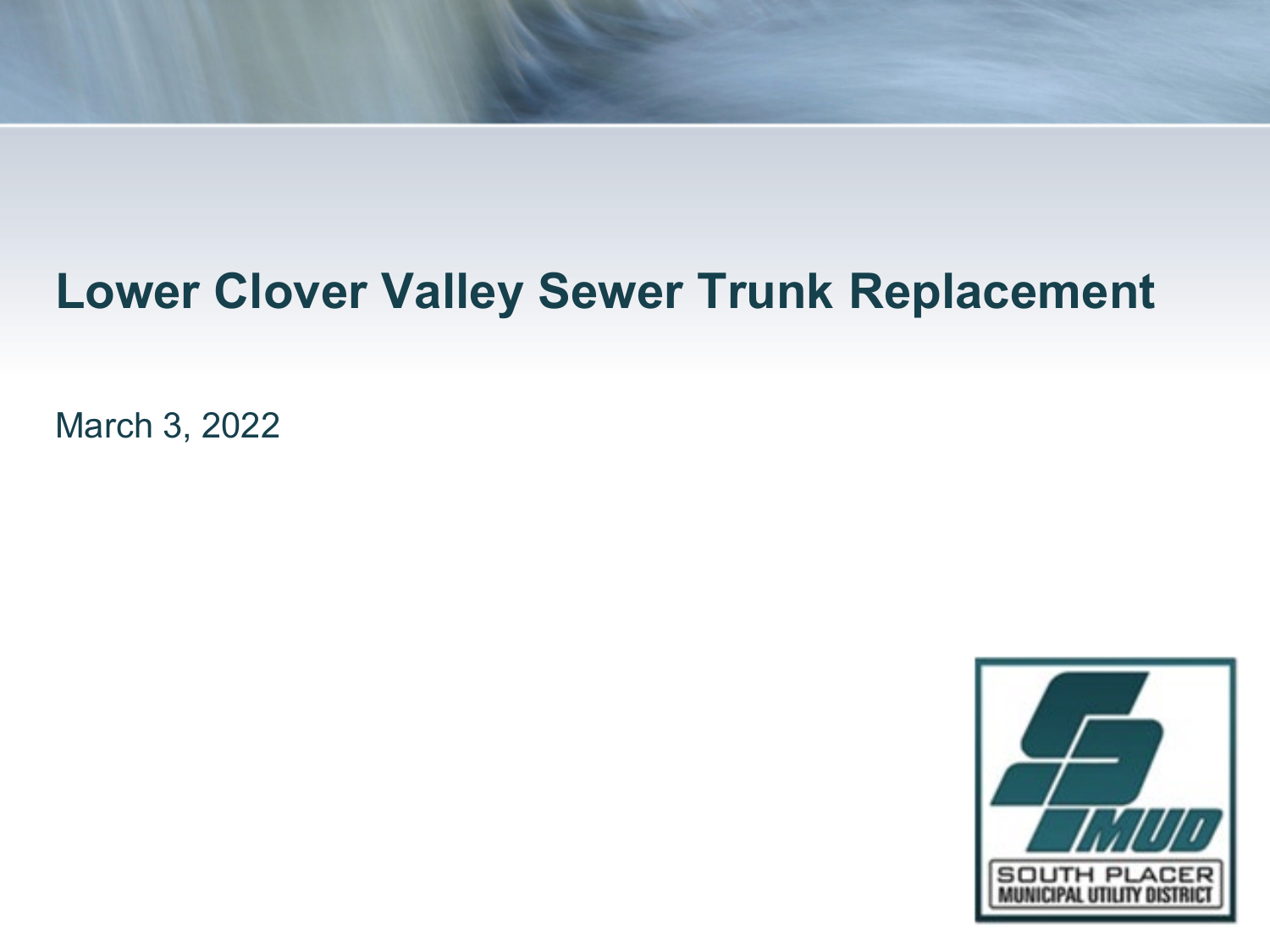### **Background:**

- 2015 and 2020 System Evaluation and Capacity Assurance Plan (SECAP) and the 2015 High Risk Facilities (HRF) Analysis identified project.
- Existing trunk runs adjacent to Antelope Creek from Sunset Boulevard to Springview Drive.
- Lower Clover Valley Trunk Sewer Replacement was identified in anticipation of future development and the higher risk of failure due to its proximity to the creek, the pipe material (ACP) and age of the pipe.
- Immediate replacement not required, but District elected to explore options for replacement in advance of triggering events.
- Water Works Engineers was selected in 2016 to provide and assess alternatives.
- Preliminary designs were presented to the board in 2019.
- Two alternatives were chosen for future consideration.



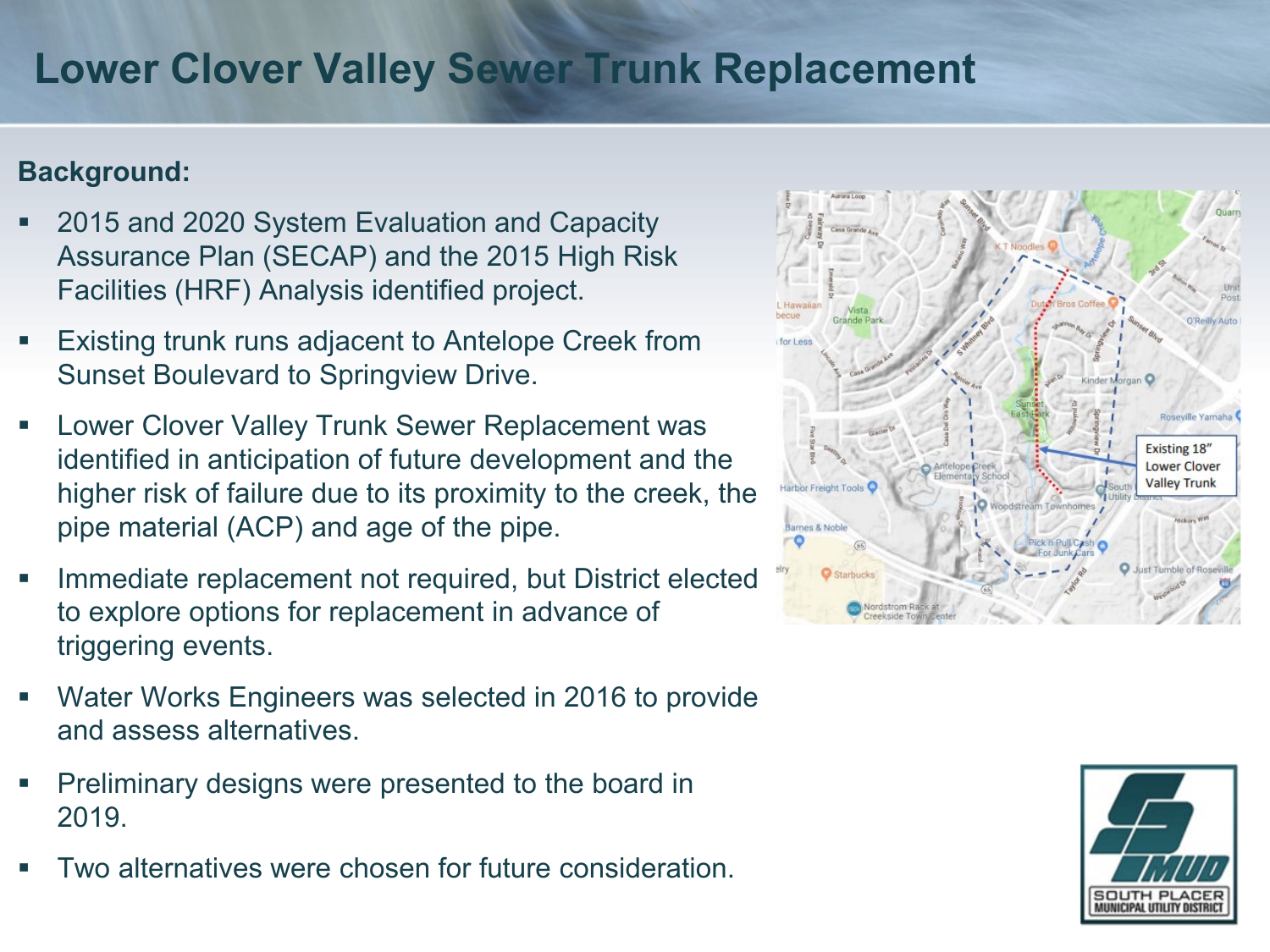#### **Alternative 1 - Parallel Replacement/Replace-in-Place Creek**



- $\div$  Best match to existing alignment.
- Rebuild existing high-risk elevated creek crossings (trunk).
- Realign segments within fill slopes or too close to structures.

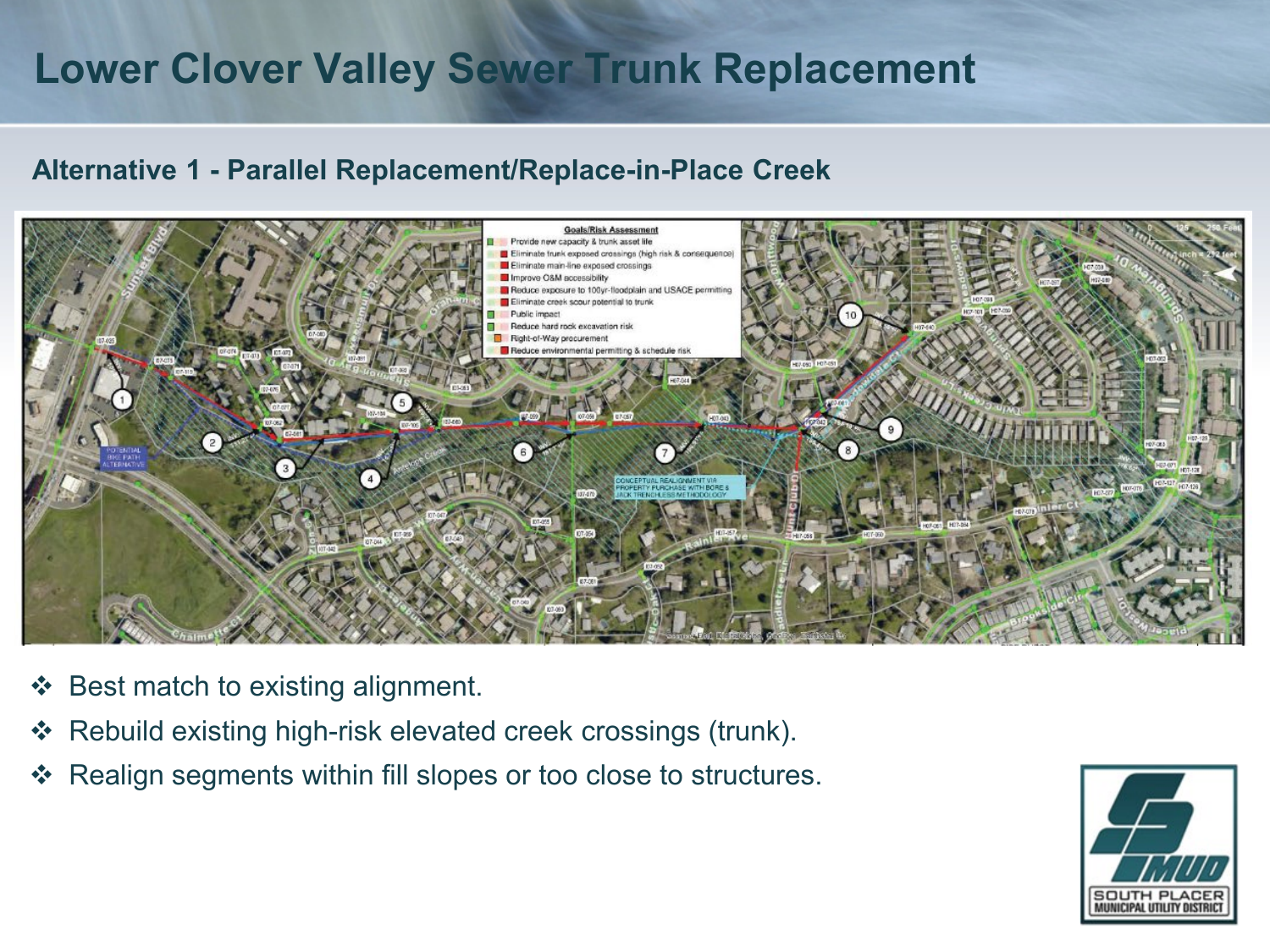### **Alternative 3 - Parallel Replacement Whitney/Rainier**



- Eliminate two elevated creek crossings (mains).
- Realign in easy-to-access right-of-way (streets).

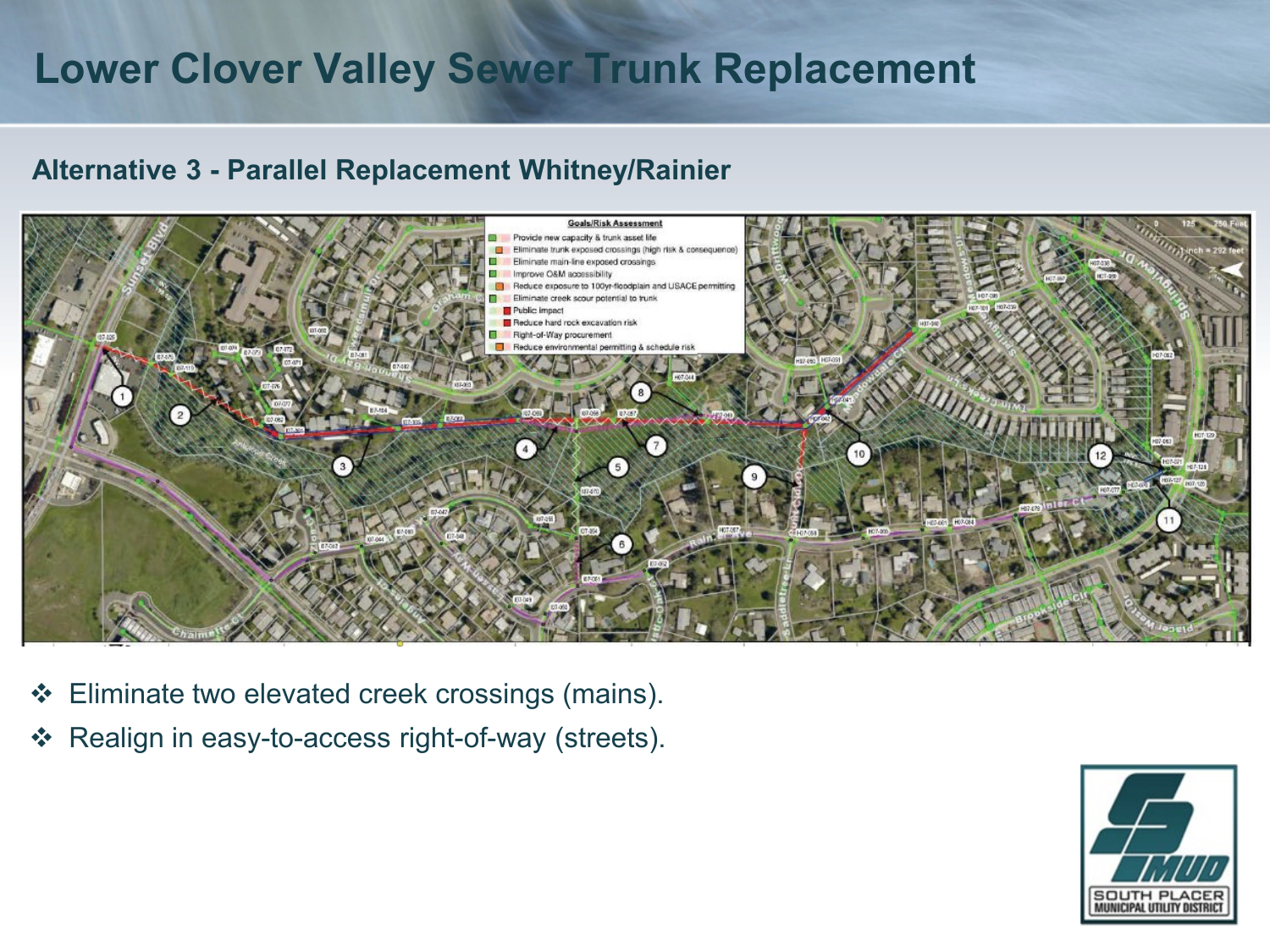

**Potential Clover Valley Development**

Prior Approved Lots: 549 EDU

Current Proposed Lots: up to 200 EDU